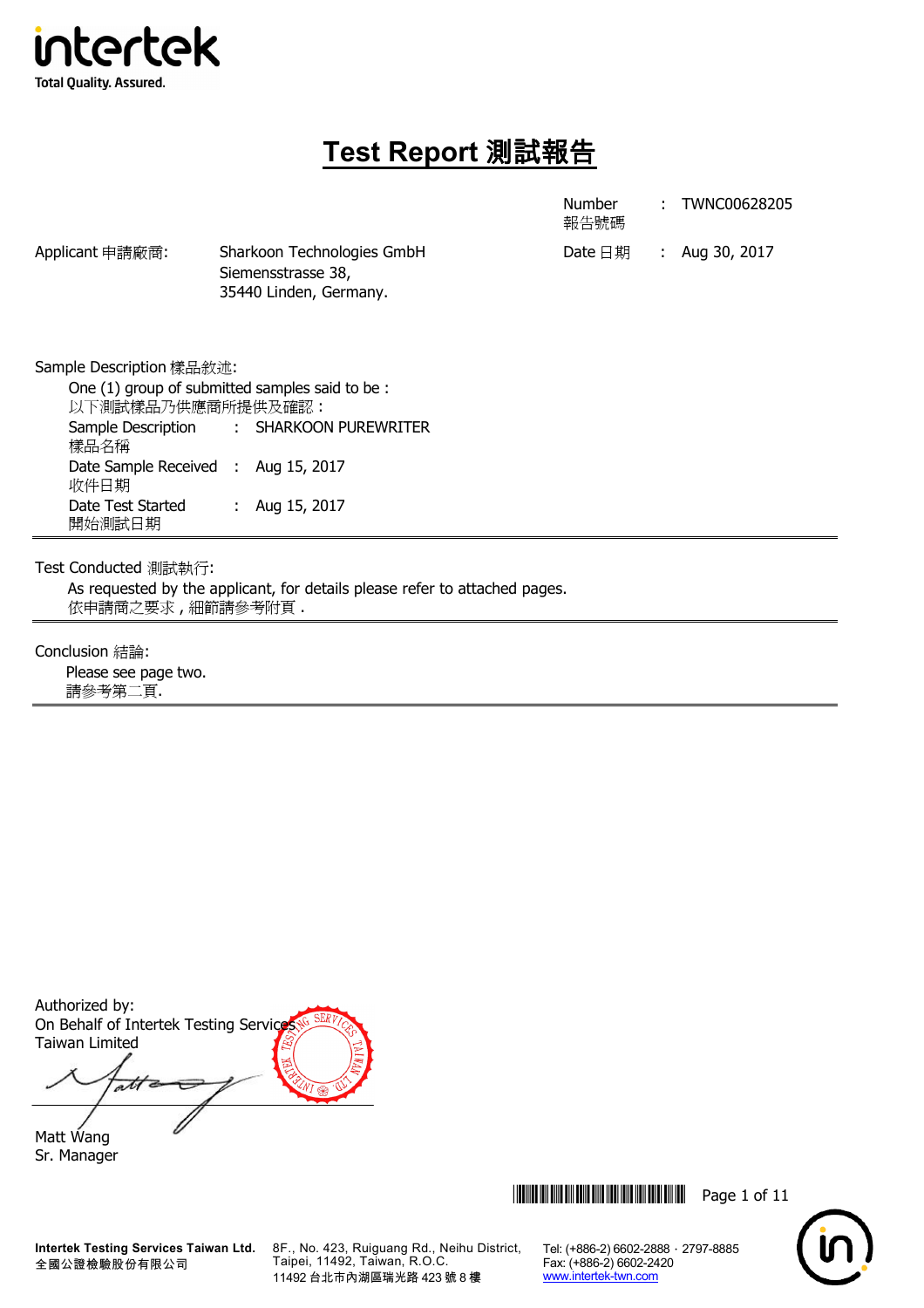

# **Test Report** 測試報告

Number

: TWNC00628205

報告號碼

| Conclusion:<br>結論                                                                     |                                                                                                                                                                                                                                                                                                       |                            |
|---------------------------------------------------------------------------------------|-------------------------------------------------------------------------------------------------------------------------------------------------------------------------------------------------------------------------------------------------------------------------------------------------------|----------------------------|
| <b>Tested Samples</b><br>測試樣品<br>Screening components of submitted<br>samples<br>測試部位 | Standard<br>標準<br>With reference to test method of IEC 62321 edition<br>1.0:2013 part 3-1, screening by XRF spectroscopy<br>and chemical confirmation test for RoHS Directive<br>(2011/65/EU)<br>依據危害物質限制指令 RoHS Directive<br>(2011/65/EU), 參考測試方法 IEC 62321 版本<br>1.0:2013 part 3-1,以 X 射線螢光光譜法作篩檢測試 | Result<br>結果<br>Pass<br>合格 |
|                                                                                       | 及進行化學確認測試                                                                                                                                                                                                                                                                                             |                            |

Remark:

備註

As requested by the applicant, only components shown in this report were screened by XRF spectroscopy for 2011/65/EU. Other components were not screened in this report.

依據客戶要求, 只有表列於報告中的部位有依照 2011/65/EU 以 X 射線螢光光譜法作篩檢測試, 此報告中其他部位未被篩檢.

Chemical confirmation tests were conducted to verify the inconclusive results of XRF tests. 為查證 XRF 測試中的不確定結果,已進行化學確認測試.

Authorized by: On Behalf of Intertek Testing Service Taiwan Limited

att 与

Matt Wang Sr. Manager

**Intertek Testing Services Taiwan Ltd.** 全國公證檢驗股份有限公司

8F., No. 423, Ruiguang Rd., Neihu District, Taipei, 11492, Taiwan, R.O.C. 11492 台北市內湖區瑞光路 423 號 8 樓

\*THJ0628205\* Page 2 of 11

Tel: (+886-2) 6602-2888 · 2797-8885

Fax: (+886-2) 6602-2420 www.intertek-twn.com

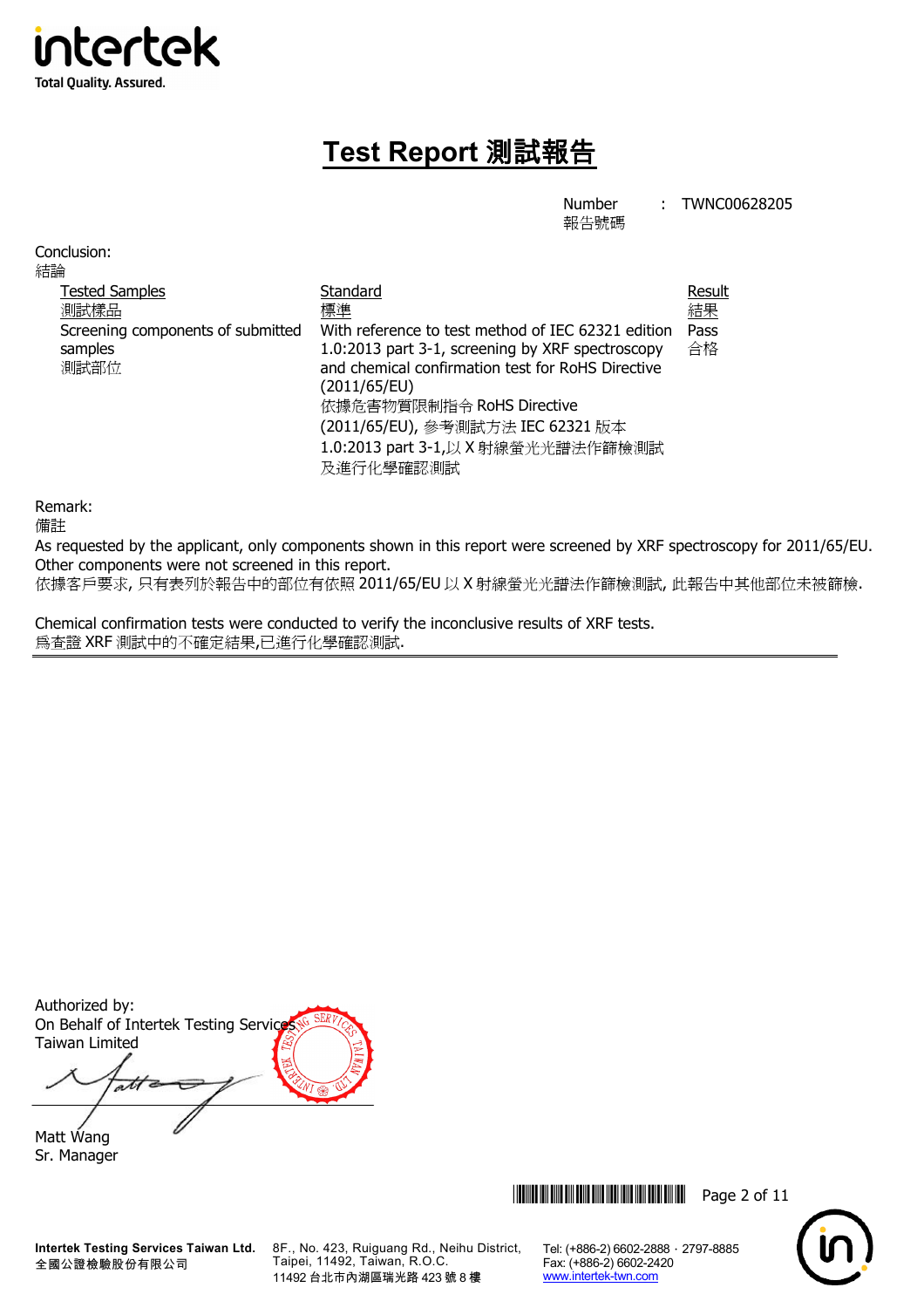

Test Conducted 測試內容 :

XRF Screening Test

X 射線螢光光譜法篩檢測試

Contents of cadmium (Cd), lead (Pb), mercury (Hg), chromium (Cr) and bromine (Br) were measured by XRF spectroscopy. The further wet chemical tests will be conducted if necessary.

以 X 射線螢光光譜法進行鎘(Cd), 鉛(Pb), 汞(Hq), 鉻(Cr)與溴(Br) 的含量篩檢測試, 必要時會以化學測試進行確認  $\circ$ 

Test Result Summary 測試結果:

|                |                                 |               | XRF screening           |                           | Chemical testing           |                                       |
|----------------|---------------------------------|---------------|-------------------------|---------------------------|----------------------------|---------------------------------------|
|                |                                 |               | X射線螢光光譜法篩檢測試            |                           | 化學測試                       |                                       |
|                | <b>Tested Component</b><br>測試部位 | Element<br>元素 | Result (ppm)<br>結果(ppm) | $Cr^{6+}$<br>六價鉻<br>(ppm) | Pb/Cd/Hg<br>鉛/鎘/汞<br>(ppm) | PBBs/PBDEs<br>多溴聯苯/多溴<br>聯苯醚<br>(ppm) |
|                |                                 | Cd            | <b>ND</b>               |                           | $\overline{a}$             |                                       |
|                |                                 | Pb            | <b>ND</b>               |                           | 44                         |                                       |
|                |                                 | Hg            | <b>ND</b>               |                           | $\overline{a}$             |                                       |
| $\mathbf{1}$   | Black metal top cover           | Cr            | 2496                    | Negative                  |                            |                                       |
|                |                                 | Br            | <b>NA</b>               |                           |                            | --<br>$-$                             |
|                |                                 | Cd            | <b>ND</b>               |                           | $\overline{\phantom{m}}$   |                                       |
|                |                                 | Pb            | <b>ND</b>               |                           | --                         |                                       |
|                |                                 | Hg            | <b>ND</b>               |                           | $\overline{\phantom{a}}$   |                                       |
| $\overline{2}$ | Black plastic bottom            | Cr            | <b>ND</b>               | $\overline{\phantom{m}}$  |                            |                                       |
|                |                                 | Br            | <b>ND</b>               |                           |                            | --<br>$-$                             |
|                |                                 | Cd            | <b>ND</b>               |                           | $\overline{a}$             |                                       |
|                |                                 | Pb            | <b>ND</b>               |                           | --                         |                                       |
| 3              |                                 | Hg            | <b>ND</b>               |                           | $\overline{a}$             |                                       |
|                | Black plastic feet              | Cr            | <b>ND</b>               | $-$                       |                            |                                       |
|                |                                 | Br            | <b>ND</b>               |                           |                            | --<br>--                              |
|                |                                 | Cd            | <b>ND</b>               |                           | $-$                        |                                       |
|                |                                 | Pb            | <b>ND</b>               |                           | $\overline{\phantom{a}}$   |                                       |
| $\overline{4}$ | Black soft plastic pad          | Hg            | <b>ND</b>               |                           | $\overline{\phantom{a}}$   |                                       |
|                |                                 | Cr            | <b>ND</b>               | $-$                       |                            |                                       |
|                |                                 | Br            | <b>ND</b>               |                           |                            | $-$                                   |
|                |                                 |               |                         |                           |                            | --                                    |
|                |                                 | Cd            | <b>ND</b>               |                           | $-$                        |                                       |
|                |                                 | Pb            | <b>ND</b>               |                           | $-$                        |                                       |
| 5              | Black metal screw               | Hg<br>Cr      | <b>ND</b><br>2418       | Negative                  | $\overline{a}$             |                                       |
|                |                                 |               |                         |                           |                            | --                                    |
|                |                                 | Br            | <b>NA</b>               |                           |                            | --                                    |
|                |                                 |               |                         |                           |                            |                                       |

\*THJ0628205\* Page 3 of 11



**Intertek Testing Services Taiwan Ltd.** 全國公證檢驗股份有限公司

8F., No. 423, Ruiguang Rd., Neihu District, Taipei, 11492, Taiwan, R.O.C. 11492 台北市內湖區瑞光路 423 號 8 樓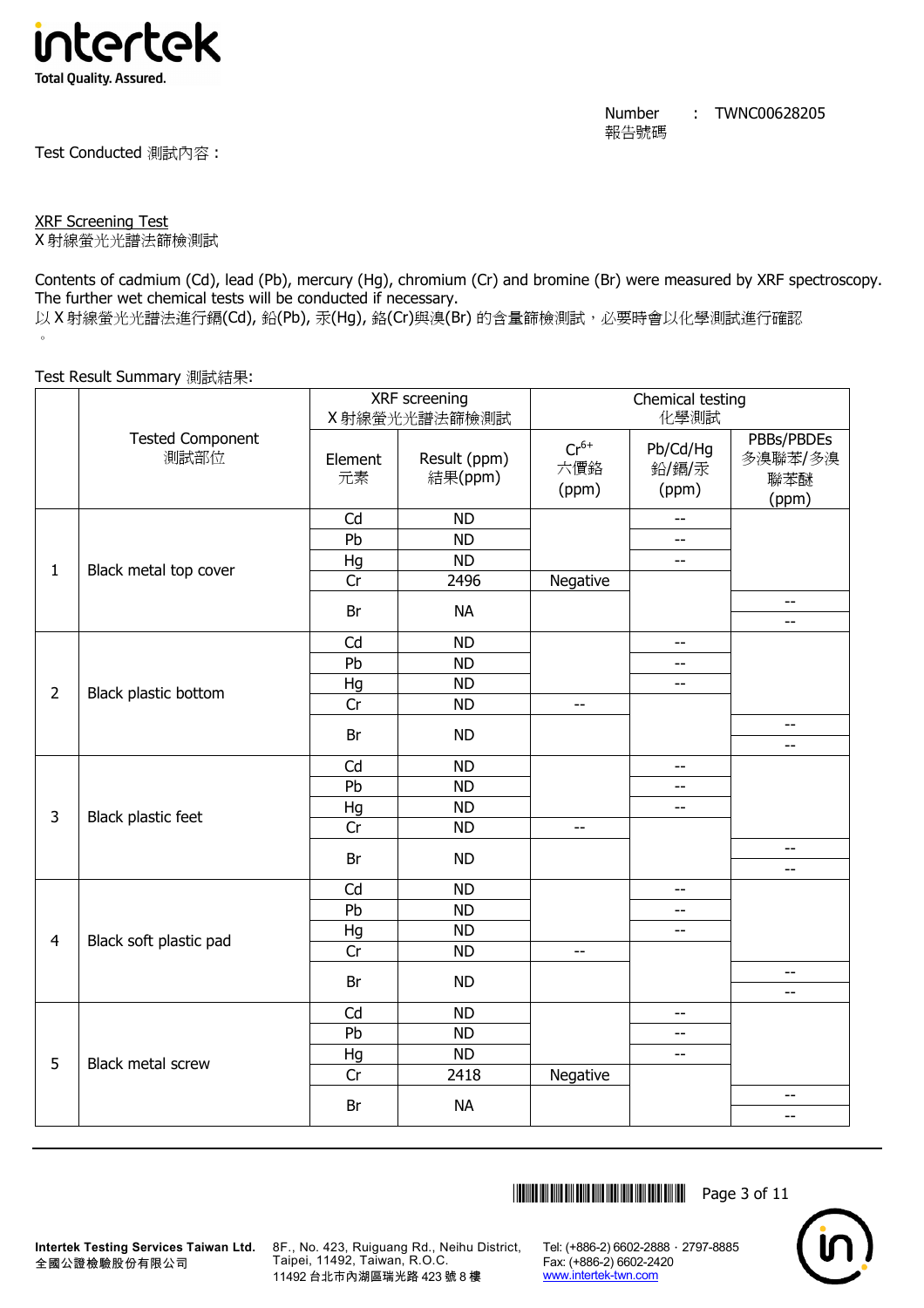

Test Conducted 測試內容 :

|                |                                 |               | XRF screening<br>X 射線螢光光譜法篩檢測試 |                           | Chemical testing<br>化學測試                            |                                       |
|----------------|---------------------------------|---------------|--------------------------------|---------------------------|-----------------------------------------------------|---------------------------------------|
|                | <b>Tested Component</b><br>測試部位 | Element<br>元素 | Result (ppm)<br>結果(ppm)        | $Cr^{6+}$<br>六價鉻<br>(ppm) | Pb/Cd/Hg<br>鉛/鎘/汞<br>(ppm)                          | PBBs/PBDEs<br>多溴聯苯/多溴<br>聯苯醚<br>(ppm) |
|                |                                 | Cd            | <b>ND</b>                      |                           | $\hspace{0.05cm} -\hspace{0.05cm} -\hspace{0.05cm}$ |                                       |
|                |                                 | Pb            | <b>ND</b>                      |                           | --                                                  |                                       |
| 6              | Black/silvery/off-white plastic | Hg            | <b>ND</b>                      |                           | --                                                  |                                       |
|                | key                             | Cr            | <b>ND</b>                      | $-$                       |                                                     |                                       |
|                |                                 | Br            | <b>ND</b>                      |                           |                                                     | --<br>--                              |
|                |                                 | Cd            | <b>ND</b>                      |                           | --                                                  |                                       |
|                |                                 | Pb            | <b>ND</b>                      |                           | --                                                  |                                       |
|                |                                 | Hg            | <b>ND</b>                      |                           | $-$                                                 |                                       |
| $\overline{7}$ | Blue plastic key                | Cr            | <b>ND</b>                      | $-$                       |                                                     |                                       |
|                |                                 | Br            | <b>ND</b>                      |                           |                                                     | $-$                                   |
|                |                                 |               |                                |                           |                                                     | --                                    |
|                |                                 | Cd            | <b>ND</b>                      |                           | $-$                                                 |                                       |
|                | Transparent plastic frame       | Pb            | <b>ND</b>                      |                           | --                                                  |                                       |
| 8              |                                 | Hg            | <b>ND</b>                      |                           | --                                                  |                                       |
|                |                                 | Cr            | <b>ND</b>                      | $\overline{\phantom{a}}$  |                                                     |                                       |
|                |                                 | Br            | <b>ND</b>                      |                           |                                                     | --<br>--                              |
|                |                                 | Cd            | <b>ND</b>                      |                           | $-$                                                 |                                       |
|                |                                 | Pb            | <b>ND</b>                      |                           | --                                                  |                                       |
| 9              |                                 | Hg            | <b>ND</b>                      |                           | --                                                  |                                       |
|                | Silvery metal spring            | Cr            | 175100                         | Negative                  |                                                     |                                       |
|                |                                 | Br            | <b>NA</b>                      |                           |                                                     | --<br>--                              |
|                |                                 | Cd            | <b>ND</b>                      |                           | --                                                  |                                       |
|                |                                 | Pb            | <b>ND</b>                      |                           | --                                                  |                                       |
|                |                                 | Hg            | <b>ND</b>                      |                           | --                                                  |                                       |
| 10             | Silvery metal support pin       | Cr            | 158100                         | Negative                  |                                                     |                                       |
|                |                                 | Br            | <b>NA</b>                      |                           |                                                     | --<br>--                              |
|                |                                 | Cd            | <b>ND</b>                      |                           | --                                                  |                                       |
|                |                                 | Pb            | <b>ND</b>                      |                           | --                                                  |                                       |
|                |                                 | Hg            | ND                             |                           | --                                                  |                                       |
| 11             | Black plastic socket            | Cr            | <b>ND</b>                      | $-$                       |                                                     |                                       |
|                |                                 | Br            | <b>ND</b>                      |                           |                                                     | --                                    |
|                |                                 |               |                                |                           |                                                     | --                                    |



**Intertek Testing Services Taiwan Ltd.** 8F., No. 423, Ruiguang Rd., Neihu District, Taipei, 11492, Taiwan, R.O.C. 11492 台北市內湖區瑞光路 423 號 8 樓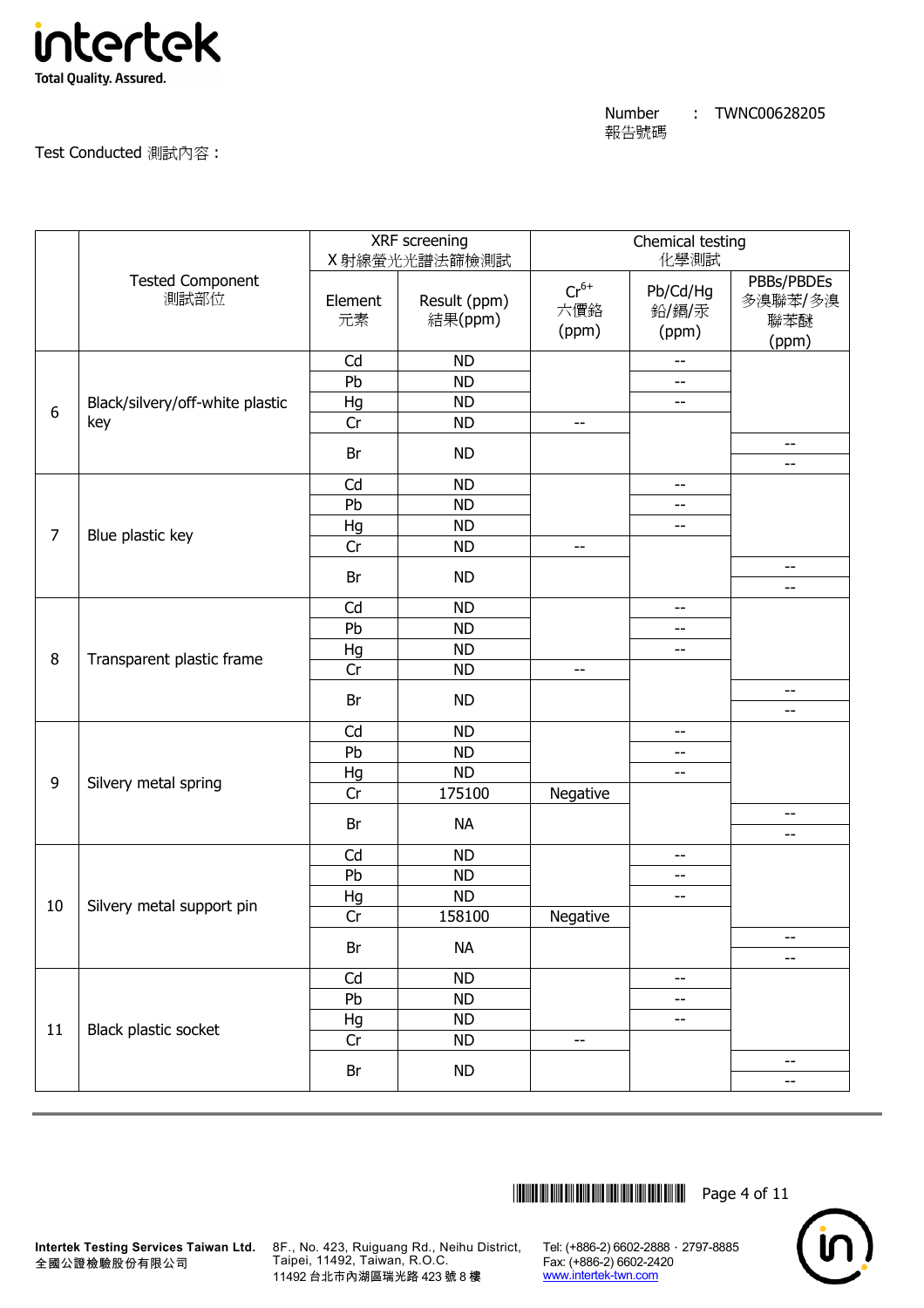

# Test Conducted 測試內容 :

|    |                                 |               | XRF screening<br>X 射線螢光光譜法篩檢測試 |                           | Chemical testing<br>化學測試   |                                       |
|----|---------------------------------|---------------|--------------------------------|---------------------------|----------------------------|---------------------------------------|
|    | <b>Tested Component</b><br>測試部位 | Element<br>元素 | Result (ppm)<br>結果(ppm)        | $Cr^{6+}$<br>六價鉻<br>(ppm) | Pb/Cd/Hg<br>鉛/鎘/汞<br>(ppm) | PBBs/PBDEs<br>多溴聯苯/多溴<br>聯苯醚<br>(ppm) |
|    |                                 | Cd            | <b>ND</b>                      |                           | $- -$                      |                                       |
|    |                                 | Pb            | <b>ND</b>                      |                           | $-$                        |                                       |
| 12 | White plastic frame             | Hg            | <b>ND</b>                      |                           | $- -$                      |                                       |
|    |                                 | Cr            | <b>ND</b>                      | --                        |                            |                                       |
|    |                                 | Br            | <b>ND</b>                      |                           |                            | --<br>--                              |
|    |                                 | Cd            | <b>ND</b>                      |                           | --                         |                                       |
|    |                                 | Pb            | <b>ND</b>                      |                           | $-$                        |                                       |
|    |                                 | Hg            | <b>ND</b>                      |                           | $\overline{a}$             |                                       |
| 13 | Black plastic frame             | Cr            | <b>ND</b>                      | $-$                       |                            |                                       |
|    |                                 |               | <b>ND</b>                      |                           |                            | --                                    |
|    |                                 | Br            |                                |                           |                            | --                                    |
|    |                                 | Cd            | <b>ND</b>                      |                           | $-$                        |                                       |
|    |                                 | Pb            | <b>ND</b>                      |                           | $-$                        |                                       |
| 14 |                                 | Hg            | <b>ND</b>                      |                           | --                         |                                       |
|    | Silvery metal spring            | Cr            | 45900                          | Negative                  |                            |                                       |
|    |                                 | Br            | <b>NA</b>                      |                           |                            | --<br>--                              |
|    |                                 | Cd            | <b>ND</b>                      |                           | --                         |                                       |
|    |                                 | Pb            | <b>ND</b>                      |                           | $-$                        |                                       |
|    |                                 | Hg            | <b>ND</b>                      |                           | $- -$                      |                                       |
| 15 | Golden metal contact            | Cr            | <b>ND</b>                      | --                        |                            |                                       |
|    |                                 | Br            | <b>NA</b>                      |                           |                            | --<br>--                              |
|    |                                 | Cd            | <b>ND</b>                      |                           | --                         |                                       |
|    |                                 | Pb            | <b>ND</b>                      |                           | --                         |                                       |
|    |                                 | Hg            | <b>ND</b>                      |                           | $-$                        |                                       |
| 16 | Coppery metal contact           | Cr            | <b>ND</b>                      | --                        |                            |                                       |
|    |                                 | Br            | <b>NA</b>                      |                           |                            | --                                    |
|    |                                 |               |                                |                           |                            | --                                    |
|    |                                 | Cd            | $-$                            |                           | <b>ND</b>                  |                                       |
|    |                                 | Pb            | --                             |                           | $\overline{4}$             |                                       |
| 17 | PCBA [The all tested            | Hg            | --                             |                           | <b>ND</b>                  |                                       |
|    | components were excluded]       | Cr            | --                             | <b>ND</b>                 |                            |                                       |
|    |                                 | Br            | --                             |                           |                            | PBBs: ND<br>PBDEs: ND                 |
|    |                                 |               |                                |                           |                            |                                       |

 $\begin{tabular}{ll} \hline \textbf{||}}\textbf{||}{\textbf{||}}\textbf{||}{\textbf{||}}\textbf{||}{\textbf{||}}\textbf{||}{\textbf{||}}\textbf{||}{\textbf{||}}\textbf{||}{\textbf{||}}\textbf{||}{\textbf{||}}\textbf{||}{\textbf{||}}\textbf{||}{\textbf{||}}\textbf{||}{\textbf{||}}\textbf{||}{\textbf{||}}\textbf{||}{\textbf{||}}\textbf{||}{\textbf{||}}\textbf{||}{\textbf{||}}\textbf{||}{\textbf{||}}\textbf{||}{\textbf{||}}\textbf{||}{\textbf{||$ 



**Intertek Testing Services Taiwan Ltd.** 8F., No. 423, Ruiguang Rd., Neihu District, Taipei, 11492, Taiwan, R.O.C. 11492 台北市內湖區瑞光路 423 號 8 樓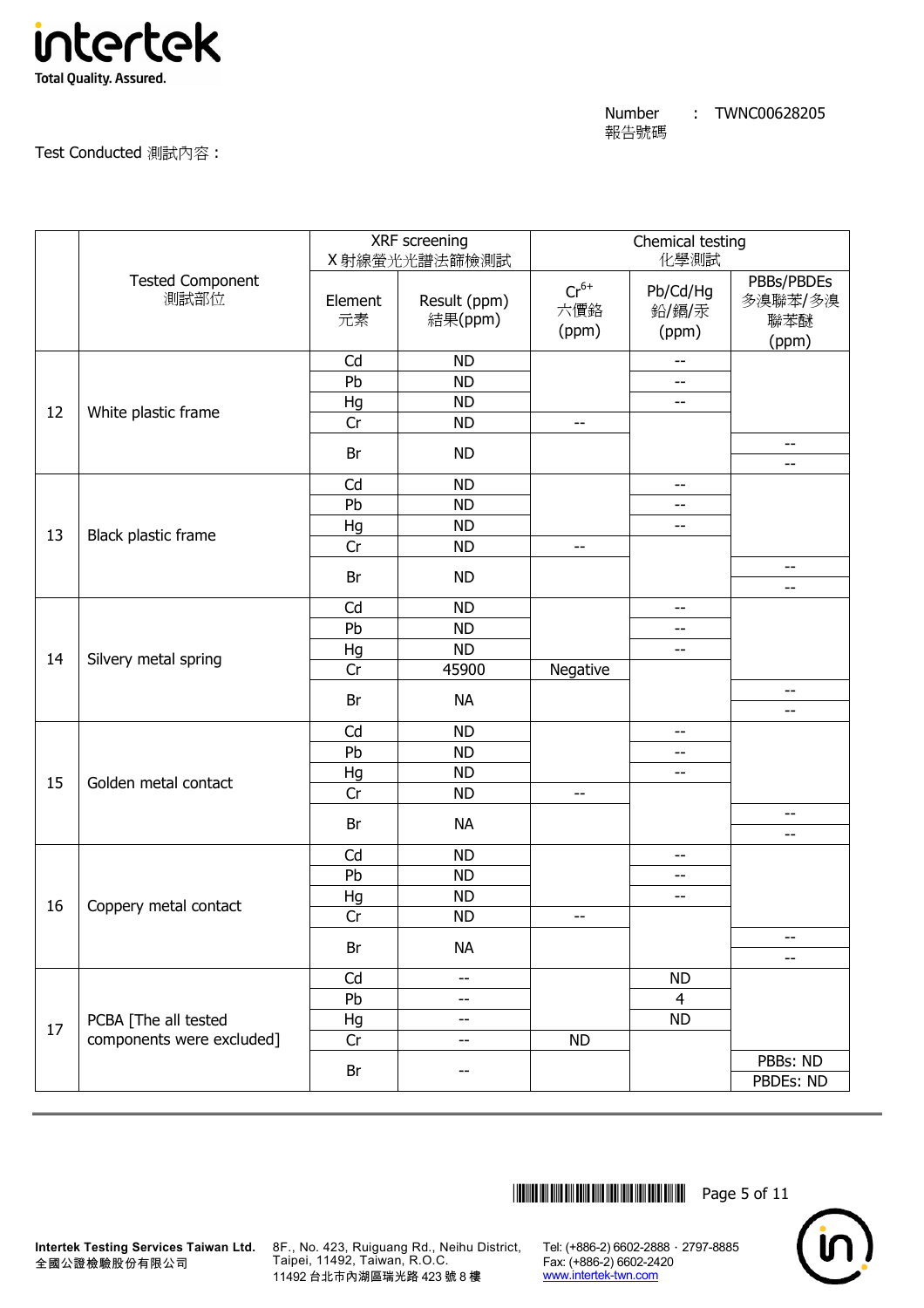

Test Conducted 測試內容 :

|    |                                 |               | XRF screening<br>X 射線螢光光譜法篩檢測試 |                           | Chemical testing<br>化學測試   |                                       |
|----|---------------------------------|---------------|--------------------------------|---------------------------|----------------------------|---------------------------------------|
|    | <b>Tested Component</b><br>測試部位 | Element<br>元素 | Result (ppm)<br>結果(ppm)        | $Cr^{6+}$<br>六價鉻<br>(ppm) | Pb/Cd/Hg<br>鉛/鎘/汞<br>(ppm) | PBBs/PBDEs<br>多溴聯苯/多溴<br>聯苯醚<br>(ppm) |
|    |                                 | Cd            | <b>ND</b>                      |                           | $- -$                      |                                       |
|    |                                 | Pb            | <b>ND</b>                      |                           | $- -$                      |                                       |
| 18 | SMD LED - white molding part    | Hg            | <b>ND</b>                      |                           | $- -$                      |                                       |
|    |                                 | Cr            | <b>ND</b>                      | --                        |                            |                                       |
|    |                                 | Br            | <b>ND</b>                      |                           |                            | --<br>--                              |
|    |                                 | Cd            | <b>ND</b>                      |                           | --                         |                                       |
|    |                                 | Pb            | <b>ND</b>                      |                           | $-$                        |                                       |
|    | Mini USB jack - silvery metal   | Hg            | <b>ND</b>                      |                           | $-$                        |                                       |
| 19 | frame                           | Cr            | <b>ND</b>                      | $-$                       |                            |                                       |
|    |                                 | Br            | <b>NA</b>                      |                           |                            | --                                    |
|    |                                 |               |                                |                           |                            | --                                    |
|    |                                 | Cd            | <b>ND</b>                      |                           | $-$                        |                                       |
|    | Mini USB jack - blackish grey   | Pb            | <b>ND</b>                      |                           | $-$                        |                                       |
| 20 |                                 | Hg            | <b>ND</b>                      |                           | $-$                        |                                       |
|    | plastic socket                  | Cr            | <b>ND</b>                      | $\overline{\phantom{m}}$  |                            |                                       |
|    |                                 | Br            | <b>ND</b>                      |                           |                            | --<br>--                              |
|    |                                 | Cd            | <b>ND</b>                      |                           | --                         |                                       |
|    |                                 | Pb            | <b>ND</b>                      |                           | $\overline{a}$             |                                       |
|    | Mini USB jack - silvery/golden  | Hg            | <b>ND</b>                      |                           | $- -$                      |                                       |
| 21 | metal pin                       | Cr            | <b>ND</b>                      | --                        |                            |                                       |
|    |                                 | Br            | <b>NA</b>                      |                           |                            | --<br>--                              |
|    |                                 | Cd            | <b>ND</b>                      |                           | --                         |                                       |
|    |                                 | Pb            | $152600(\#)$                   |                           | --                         |                                       |
|    | Glass diode - orange glass      | Hg            | <b>ND</b>                      |                           | $\overline{a}$             |                                       |
| 22 | molding part                    | Cr            | <b>ND</b>                      | --                        |                            |                                       |
|    |                                 | Br            | <b>ND</b>                      |                           |                            | --                                    |
|    |                                 |               |                                |                           |                            | --                                    |
|    |                                 | Cd            | <b>ND</b>                      |                           | $-$                        |                                       |
|    |                                 | Pb            | <b>ND</b>                      |                           | --                         |                                       |
| 23 | Chip - black molding part       | Hg            | <b>ND</b>                      |                           | --                         |                                       |
|    |                                 | Cr            | <b>ND</b>                      |                           |                            |                                       |
|    |                                 | Br            | <b>ND</b>                      |                           |                            | --<br>--                              |
|    |                                 |               |                                |                           |                            |                                       |

 $\begin{tabular}{ll} \hline \textbf{||}}\textbf{||}{\textbf{||}}\textbf{||}{\textbf{||}}\textbf{||}{\textbf{||}}\textbf{||}{\textbf{||}}\textbf{||}{\textbf{||}}\textbf{||}{\textbf{||}}\textbf{||}{\textbf{||}}\textbf{||}{\textbf{||}}\textbf{||}{\textbf{||}}\textbf{||}{\textbf{||}}\textbf{||}{\textbf{||}}\textbf{||}{\textbf{||}}\textbf{||}{\textbf{||}}\textbf{||}{\textbf{||}}\textbf{||}{\textbf{||}}\textbf{||}{\textbf{||}}\textbf{||}{\textbf{||$ 



**Intertek Testing Services Taiwan Ltd.** 8F., No. 423, Ruiguang Rd., Neihu District, Taipei, 11492, Taiwan, R.O.C. 11492 台北市內湖區瑞光路 423 號 8 樓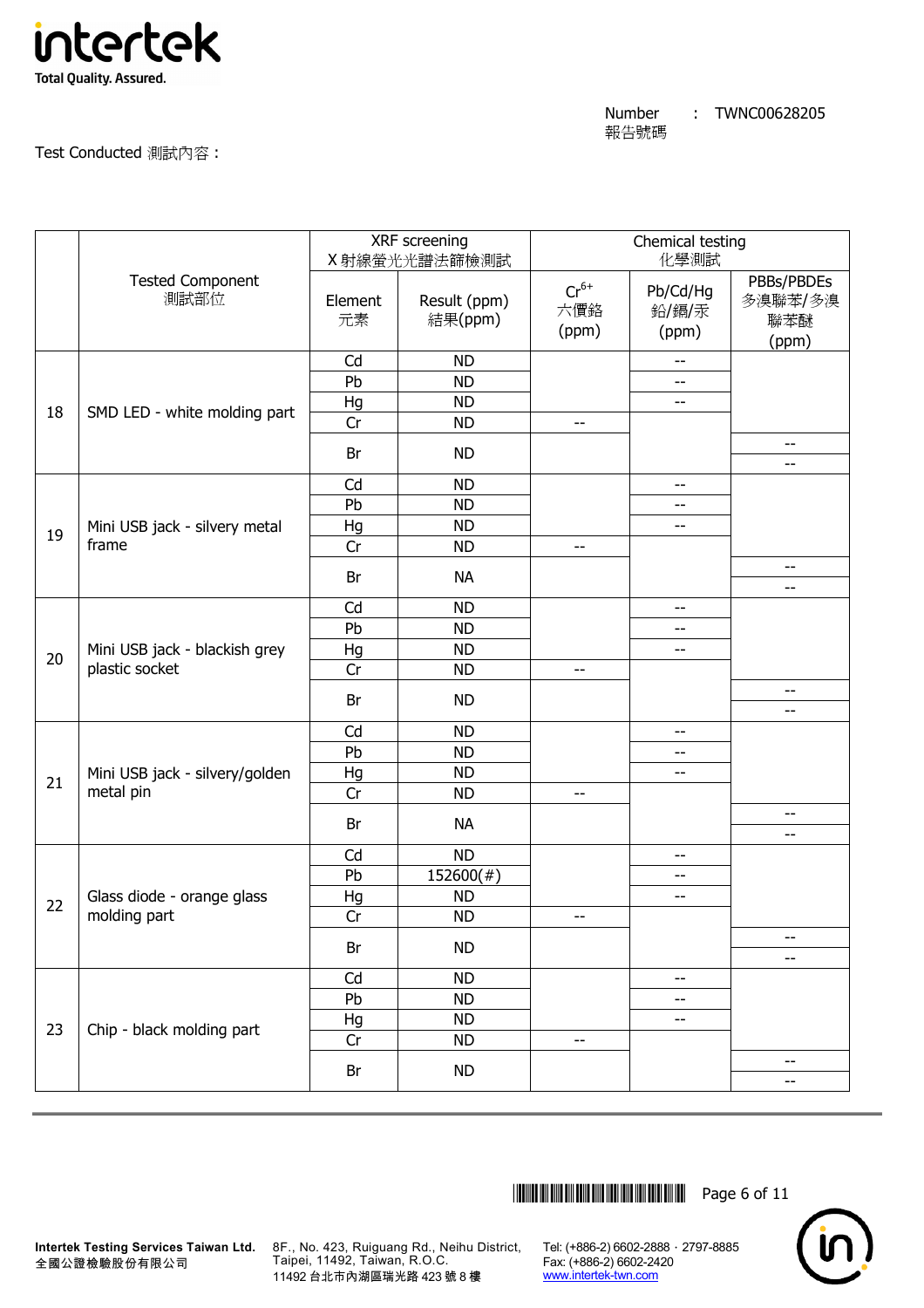

Test Conducted 測試內容 :

|                                 |                                 |                                              | XRF screening<br>X射線螢光光譜法篩檢測試                                                                                                 |                           | Chemical testing<br>化學測試   |                                       |  |
|---------------------------------|---------------------------------|----------------------------------------------|-------------------------------------------------------------------------------------------------------------------------------|---------------------------|----------------------------|---------------------------------------|--|
| <b>Tested Component</b><br>測試部位 |                                 | Element<br>元素                                | Result (ppm)<br>結果(ppm)                                                                                                       | $Cr^{6+}$<br>六價鉻<br>(ppm) | Pb/Cd/Hg<br>鉛/鎘/汞<br>(ppm) | PBBs/PBDEs<br>多溴聯苯/多溴<br>聯苯醚<br>(ppm) |  |
|                                 |                                 | Cd                                           | ND.                                                                                                                           |                           |                            |                                       |  |
|                                 |                                 | <b>Pb</b>                                    | <b>ND</b>                                                                                                                     |                           |                            |                                       |  |
|                                 | 24<br>Chip - black molding part | Hg                                           | ND.                                                                                                                           |                           |                            |                                       |  |
|                                 |                                 | Cr                                           | ND.                                                                                                                           |                           |                            |                                       |  |
|                                 |                                 | Br                                           | ND.                                                                                                                           |                           |                            |                                       |  |
|                                 |                                 |                                              |                                                                                                                               |                           |                            |                                       |  |
| Remarks:<br>備註                  | ppm                             | Parts per million = $mg/kg$<br>百萬分之一 = 毫克/公斤 |                                                                                                                               |                           |                            |                                       |  |
|                                 | ND.<br>$=$                      |                                              | Not detected and pass, the screened sample is found to be under detection limit of table II.<br>未檢測出且合格,測試部位的結果低於表格 II 中的偵測極限 |                           |                            |                                       |  |
|                                 | NА<br>Not applicable<br>$=$     |                                              |                                                                                                                               |                           |                            |                                       |  |

不適用

= Not tested 未檢測

- Negative = A negative test result indicated positive observation was not found at the time of test. When the spot test showed a negative result, the boiling water extraction procedure shall be used to verify the result. A negative test result indicated positive observation was not found at the time of test. 此陰性結果顯示樣品在分析過程中無發現任何陽性現象的存在。若點測試的結果為陰性, 應以沸水萃取法查證結果。
- As per applicant's request, the Chromium VI  $(Cr^{6+})$  content of metal material was conducted spot test only.
	- 依據客戶要求,金屬材質的部位僅以點測試測量六價鉻含量。
- PCB assembly was ground and randomly selected for test. 印刷電路板經粉碎及隨機均勻取樣後進行測試。

 $#$  = As claimed by the declaration submitted by the client, the tested component was within the scope of RoHS (2011/65/EU-7(c)-I) exemption: Electrical and electronic components containing lead in a glass or ceramic other than dielectric ceramic in capacitors, e.g. piezoelectronic devices, or in a glass or ceramic matrix compound. 依據客戶出具之材質確認書,此測試部位符合 RoHS 指令(2011/65/EU-7(c)-I)之排除項目: 電 氣電子設備的玻璃或陶瓷(電容中絕緣陶瓷除外)或玻璃或陶瓷混合物中的鉛(例如:壓電 陶瓷器件)。

Responsibility of Chemist 分析人員 : Pelny Hsiao/ Vita Fu

Date Sample Received 樣品收件日期 : Aug 15, 2017 Test Period 樣品測試期間 : Aug 15, 2017 to Aug 24, 2017

**THEFT IN SET OF 11** THE RESERVE TO THE RESERVE TO THE RESERVE TO THE RESERVE TO THE RESERVE TO THE RESERVE TO THE RESERVE TO THE RESERVE TO THE RESERVE TO THE RESERVE TO THE RESERVE TO THE RESERVE TO THE RESERVE TO THE RE

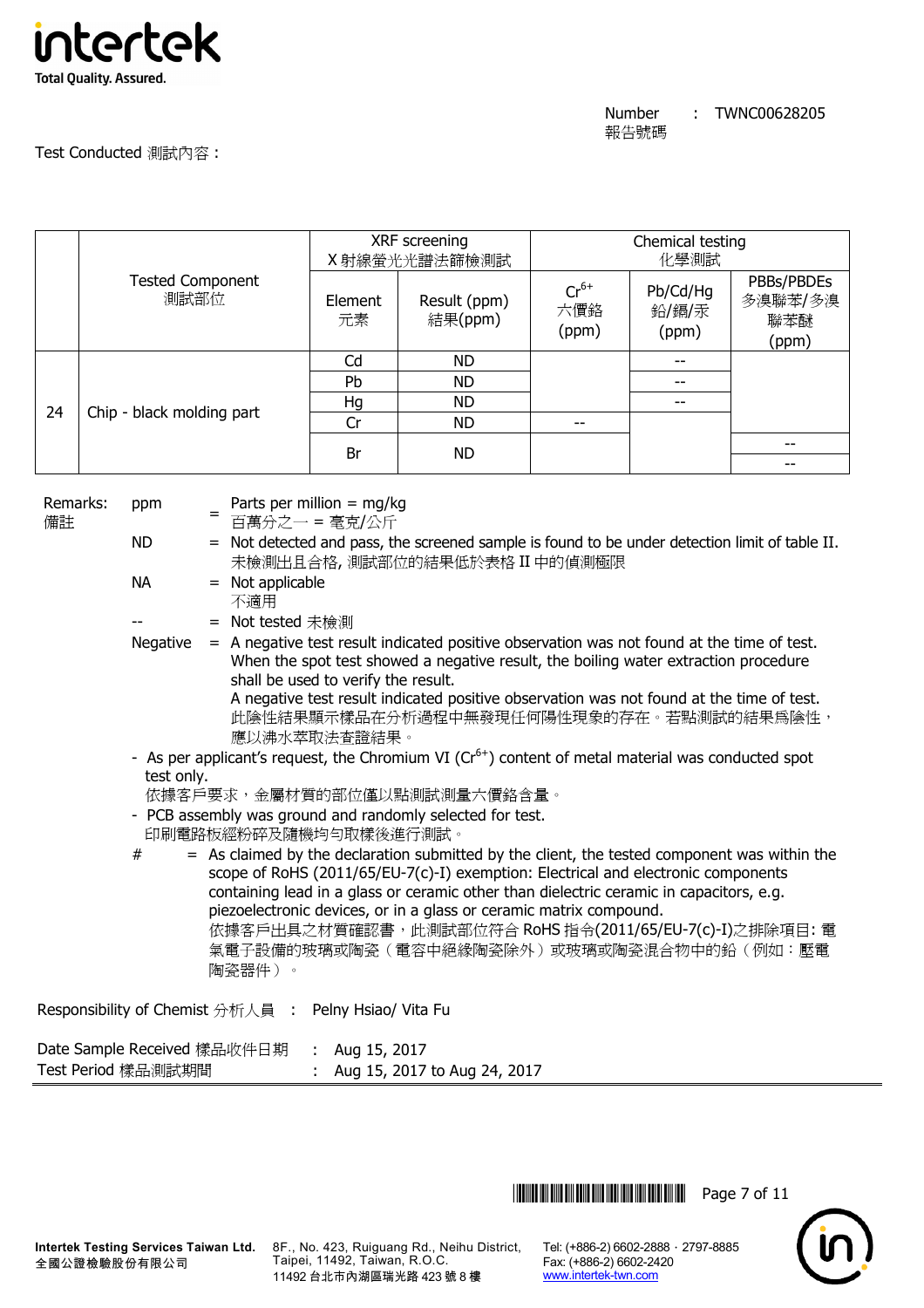

Test Conducted 測試內容 :

### Table I: XRF screening limits in mg/kg for regulated elements in various materials. 表格 I: X 射線螢光光譜法在不同材質中對不同元素的篩檢極限(mg/kg)

| Element | <b>Polymer Materials</b>       | <b>Metallic Materials</b>      | <b>Composite Materials</b>     |
|---------|--------------------------------|--------------------------------|--------------------------------|
| 元素      | 聚合物材質                          | 金屬材質                           | 複合性材質                          |
| 鎘 (Cd)  | $BL \le 70 < X < 130 \le OL$   | $BL \le 70 < X < 130 \le OL$   | $BL \le 70 < X < 150 \le OL$   |
| 鉛(Pb)   | $BL \le 700 < X < 1300 \le OL$ | $BL \le 700 < X < 1300 \le OL$ | $BL \le 500 < X < 1500 \le OL$ |
| 汞 (Hg)  | $BL \le 700 < X < 1300 \le OL$ | $BL \le 700 < X < 1300 \le OL$ | $BL \le 500 < X < 1500 \le OL$ |
| 銘 (Cr)  | $BL \le 700 < X$               | $BL \le 700 < X$               | $BL \le 500 < X$               |
| 溴(Br)   | $BL \leq 300 < X$              | Not Applicable<br>不適用          | $BL \le 250 < X$               |

| Remarks: | mg/kg | $=$ | Milligram per kilogram $=$ ppm |
|----------|-------|-----|--------------------------------|
| 備註       |       |     | 百萬分之一 = 毫克/公斤                  |
|          | BL    | $=$ | <b>Below Limit</b>             |
|          |       |     | 低於極限                           |
|          | x     | $=$ | Inconclusive result            |
|          |       |     | 不確定的結果                         |
|          | ΩL    | $=$ | Over Limit                     |
|          |       |     | 高於極限                           |

Table II: Estimated detection limits in mg/kg for regulated elements in various matrices.

表格 II:不同元素在不同材質中的偵測極限(/mg/kg)

| Element       | <b>Polymer Materials</b> | <b>Metallic Materials</b> | <b>Composite Materials</b> |
|---------------|--------------------------|---------------------------|----------------------------|
| 元素            | 聚合物材質                    | 金屬材質                      | 複合性材質                      |
| <b>鎘</b> (Cd) | 50                       | 70                        | 70                         |
| 鉛(Pb)         | 100                      | 200                       | 200                        |
| 汞(Hg)         | 100                      | 200                       | 200                        |
| 銘 (Cr)        | 100                      | 200                       | 200                        |
| 溴(Br)         | 200                      | Not Applicable<br>不適用     | 200                        |



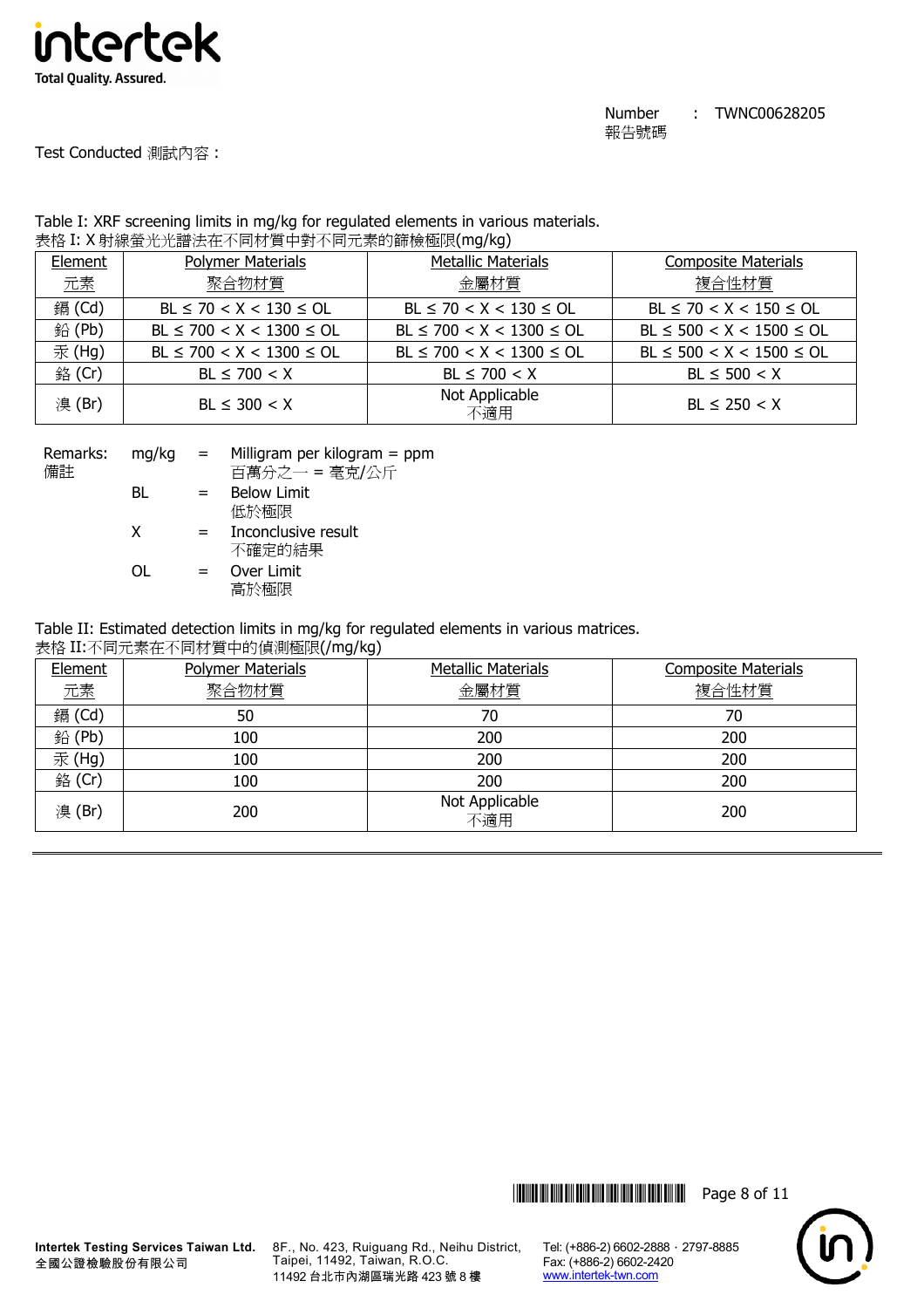

Test Conducted 測試內容 :

Number 報告號碼 : TWNC00628205

Disclaimers:

聲明

The numerical test data of this XRF screening report is for reference purposes only due to the data variation incurred from various factors as described in next paragraph. The applicant shall make its/his/her own judgment as to whether the information provided in this XRF screening report is sufficient for its/his/her purposes.

此 XRF 篩檢報告僅作為參考之用,因測試結果會受到多種因素的影響,細節於下個段落中說明。 申請者應自行評估本報告中所提供的資訊是否符合其申請目的。

The results shown in this XRF screening report will differ based on various factors, including but not limited to, the sample size, thickness, area, surface flatness, equipment parameters and matrix effect (e.g. plastic, rubber, metal, glass, ceramic etc.). Further wet chemical pre-treatment with relevant chemical equipment analysis are required to obtain quantitative data.

X 射線螢光光譜法篩檢的結果會受到很多因素影響,包含但不限於樣品的大小,厚度,面積,表面平整度,設備參數,與基質效應 (舉例:塑膠,橡膠,金屬,陶瓷等), 需要進一步的化學前處理及相對應的化學分析設備以得到定量的數據。

| Test Item                                                            | <b>Test Method</b>                                                                                                                                                                                                 | <b>Reporting Limit</b> |  |  |  |
|----------------------------------------------------------------------|--------------------------------------------------------------------------------------------------------------------------------------------------------------------------------------------------------------------|------------------------|--|--|--|
| 測試項目                                                                 | 測試方法                                                                                                                                                                                                               | 報告極限                   |  |  |  |
| Cadmium (Cd) Content<br>鎘含量                                          | With reference to IEC 62321-5: 2013, by microwave or acid<br>digestion and determined by ICP-OES.<br>參考 IEC 62321-5: 2013, 以微波或酸液消化法消化樣品並用<br>感應耦合電漿原子發射光譜儀分析。                                                     | 2 ppm                  |  |  |  |
| Lead (Pb) Content<br> 鉛含量                                            | With reference to IEC 62321-5: 2013, by microwave or acid<br>digestion and determined by ICP-OES.<br>參考 IEC 62321-5: 2013, 以微波或酸液消化法消化樣品並用<br>感應耦合電漿原子發射光譜儀分析。                                                     |                        |  |  |  |
| Mercury (Hg) Content<br>汞含量                                          | With reference to IEC 62321-4:2013+AMD1:2017, by<br>microwave or acid digestion and determined by ICP-OES.<br>參考 IEC 62321-4:2013+AMD1:2017, 以微波或酸液消化法消<br>化樣品並用感應耦合電漿原子發射光譜儀分析。                                   | 2 ppm                  |  |  |  |
| Chromium VI (Cr <sup>6+</sup> ) Content<br>六價鉻含量<br>(for non-metal)  | With reference to IEC 62321: 2008, by alkaline digestion and<br>determined by UV-Vis Spectrophotometer.<br>參考 IEC 62321:2008, 以鹼液消化並用紫外光-可見光分光光<br>度計分析。                                                           | 1 ppm                  |  |  |  |
| Chromium VI (Cr <sup>6+</sup> ) Content<br>六價鉻含量<br>(for metal)      | With reference to IEC 62321: 2008, by spot test.<br>參考 IEC 62321:2008 第一版附錄 B,以點測試法分析。                                                                                                                             | 1 ppm                  |  |  |  |
| Polybrominated Biphenyls (PBBs) confirmation when necessary.<br>多溴聯苯 | With reference to IEC 62321-6: 2015, by solvent extraction<br>and determined by GC-MS and further HPLC-DAD<br>參考 IEC 62321-6: 2015, 以溶劑萃取並用氣相層析質譜儀分<br>析,必要時會以高效液相層析儀光二極體陣列偵測儀進行確認                                 | 5 ppm                  |  |  |  |
| Polybrominated Diphenyl Ethers<br>(PBDEs) 多溴聯苯醚                      | With reference to IEC 62321-6: 2015, by solvent extraction<br>and determined by GC-MS and further HPLC-DAD<br>confirmation when necessary.<br>參考 IEC 62321-6: 2015, 以溶劑萃取並用氣相層析質譜儀分<br>析,必要時會以高效液相層析儀光二極體陣列偵測儀進行確認 | 5 ppm                  |  |  |  |

Chemical Test Method 化學測試方法

Remark : 備註 Reporting Limit = Quantitation limit of analyte in sample 測試樣品之定量偵測極限

**THEFT REFERENCE IN THE REPORT OF 11** 

**Intertek Testing Services Taiwan Ltd.** 全國公證檢驗股份有限公司

8F., No. 423, Ruiguang Rd., Neihu District, Taipei, 11492, Taiwan, R.O.C. 11492 台北市內湖區瑞光路 423 號 8 樓

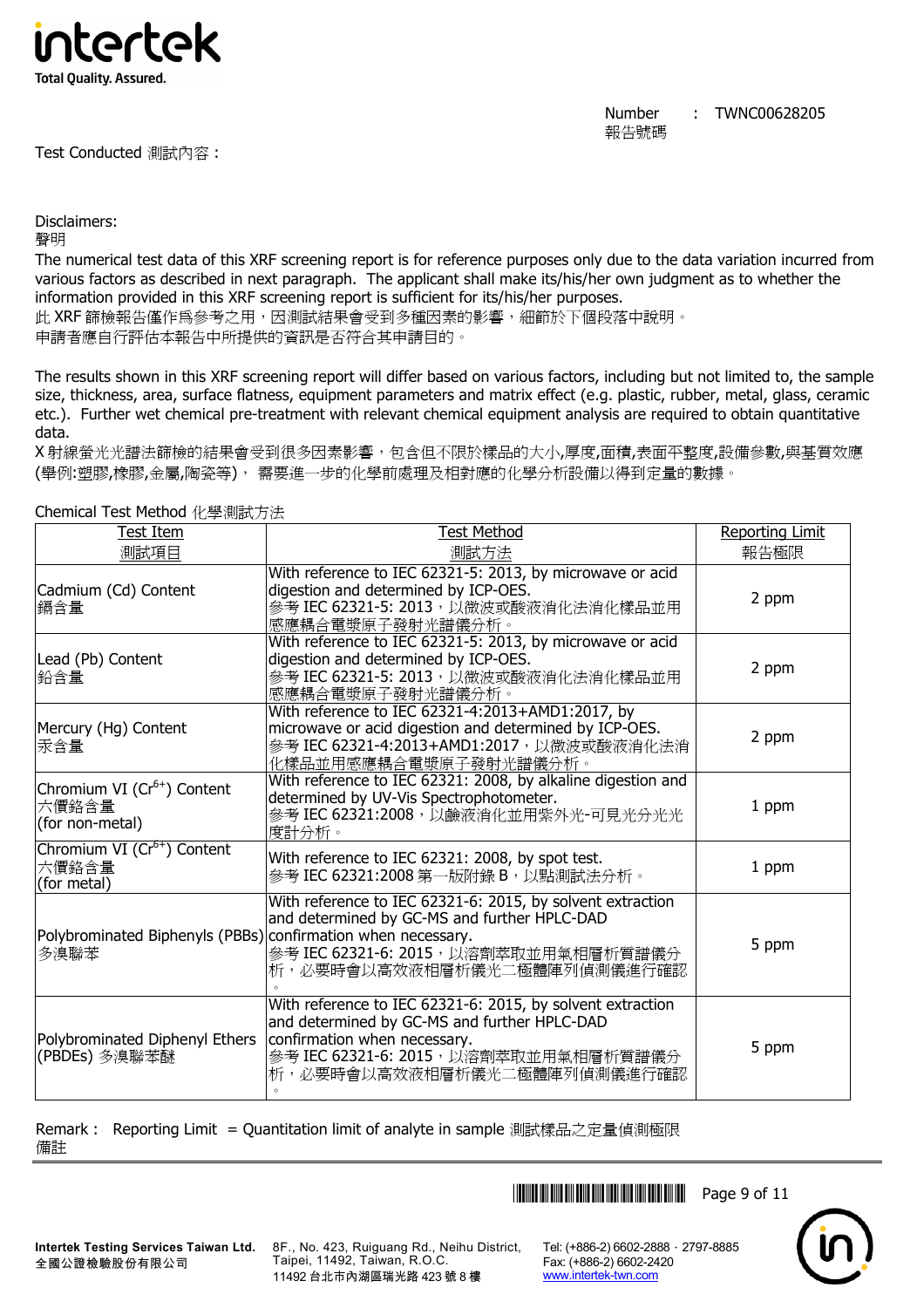

Test Conducted 測試內容 :

## RoHS Limit RoHS 限值

| Restricted Substances 限用物質                    | Limits 限值         |
|-----------------------------------------------|-------------------|
| Cadmium (Cd) content 鎘含量                      | $0.01\%$ (100ppm) |
| Lead (Pb) content 鉛含量                         | $0.1\%$ (1000ppm) |
| Mercury (Hg) content 汞含量                      | $0.1\%$ (1000ppm) |
| Chromium VI (Cr <sup>6+</sup> ) content 六價鉻含量 | $0.1\%$ (1000ppm) |
| Polybrominated Biphenyls (PBBs) 多溴聯苯          | $0.1\%$ (1000ppm) |
| Polybrominated Diphenyl Ethers (PBDEs) 多溴聯苯醚  | $0.1\%$ (1000ppm) |

The limits were quoted from Annex II of 2011/65/EU for homogeneous material.

本限值是依據歐盟指令 2011/65/EU 附錄二針對均質材質所訂定。





8F., No. 423, Ruiguang Rd., Neihu District, Taipei, 11492, Taiwan, R.O.C. 11492 台北市內湖區瑞光路 423 號 8 樓